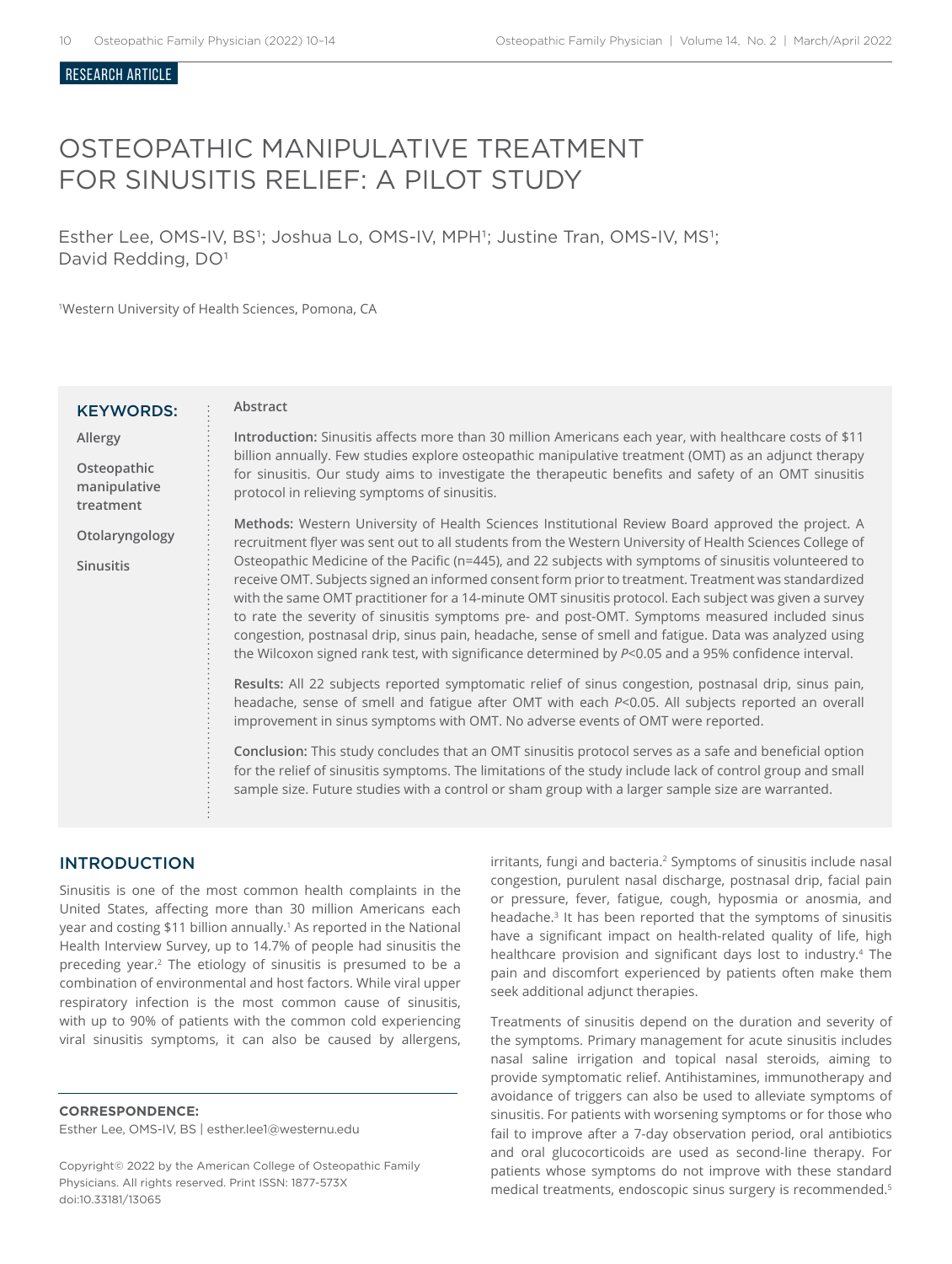Despite the multiple conventional treatment options for sinusitis, many patients continue to suffer from frequent or chronic sinus symptoms and seek alternative therapies to complement traditional modalities.<sup>6</sup>

One alternative therapy includes osteopathic manipulative treatment (OMT). OMT is a variety of manual techniques utilizing palpatory skills to diagnose and treat somatic dysfunction and restore function within the body's framework. It is designed to improve physiological function and to support homeostasis.<sup>7</sup> Complaints of the head, eyes, ear, nose and throat (HEENT) are often encountered in primary care, and previous literature reports that sinusitis is one of the top 15 conditions commonly treated with OMT.8 Likewise, an informative 1996 report on the use of OMT in an emergency department setting demonstrated sinusitis to be one of the conditions that could be ameliorated or eliminated with OMT.<sup>1</sup> Clinical experience has shown that incorporation of musculoskeletal treatment in the management of HEENT patients improves recovery time and reduces incidence of recurrence and complications.<sup>9,10</sup> When treating sinus infections, OMT has been used to improve fluid drainage from the sinuses, to decrease pain and viscero-somatic and somato-visceral reflexes, and to alter mucus viscosity.<sup>11</sup>

Despite numerous studies reporting benefits of OMT in managing HEENT complaints, there is a paucity of studies exploring OMT as an adjunctive therapy for sinusitis. In this study, the aim is to shed light on OMT as therapy for sinusitis and to assess the safety and benefit of an OMT sinusitis protocol.

## **METHODS**

The study was conducted from November to December 2019 at the Western University of Health Sciences College of Osteopathic Medicine of the Pacific (COMP). Western University Institutional Review Board granted ethics approval for the study.

## Recruitment

A flyer was sent out to all osteopathic students at the COMP campus. Inclusion criteria consisted of students who suffered from symptoms of acute or chronic sinusitis at the time of the recruitment. Exclusion criteria included subjects who did not present with symptoms of acute or chronic sinusitis at that time. Written informed consent was obtained from all subjects prior to OMT.

#### Experimental protocol

#### **BEFORE THE INTERVENTION**

Each subject completed surveys to rate the severity of their sinusitis symptoms pre- and post-OMT. The symptoms of sinusitis include sinus congestion (SC), postnasal drip (PND), sinus pain (SP), headache (HA), sense of smell (SM) and fatigue (FA). SC, PND, SP and HA were rated on a 0-to-3 scale with 0=no symptoms, 1=minimal symptoms, 2=moderate symptoms and 3=severe symptoms. SM was rated as 0=unable to smell, 1=intermittent smell and 2=able to smell. FA was rated as 0=not present and 1=present. The overall quality of life with sinus symptoms was

rated on a 0-to-10 scale with 0 indicating no interference with daily life and 10 indicating severe interference with daily life.

A single osteopathic physician at Western University of Health Sciences designed and performed an OMT sinusitis protocol for all subjects. The OMT sinusitis protocol lasted approximately 14 minutes per subject. The subject was either prone or supine for the duration of the protocol, with the exception of being seated during the thoracic muscle energy technique.

The protocol included the following techniques performed in the order as listed below from numbers 1 to 8. Each technique lasted, on average, 2 minutes. The high-velocity, low-amplitude techniques and Chapman points technique took 1 minute each. The sphenopalatine ganglion release took 3 minutes to complete. Myofascial release; muscle energy; and high-velocity, low-amplitude techniques were performed based on the somatic dysfunctions found by the physician.

- 1. **Cervical soft tissue technique:** The investigator palpated the paravertebral musculature of the cervical spine with second and third finger pads of both hands. Anterior, lateral and superior half-circles were formed with moderate pressure until a softening was felt by the investigator. This was repeated for the entire cervical region.
- 2. **Cervical myofascial release technique:** The investigator contacted the suboccipital muscle masses bilaterally with the second and third finger pads of both hands and applied superior traction until resistance was felt. The investigator held the traction until a release was felt.
- 3. **Cervical high-velocity, low-amplitude technique:** The occipitoatlantal (OA) joint and C2–C7 vertebrae were evaluated in the 3 motions of flexion/extension, sidebending and rotation. The atlantoaxial (AA) joint was evaluated in only rotation. For subjects with OA somatic dysfunction, the investigator locked out the OA joint in all 3 planes of restriction and applied a quick sidebending thrust toward the subject's contralateral eye. For the AA joint and C2–C7 vertebrae, the investigator locked out the affected segment in all planes of restriction and applied a quick rotational thrust.
- 4. **Thoracic muscle energy technique:** Using the head as a lever, the investigator monitored the restricted upper thoracic spinous processes with one hand. With his other hand, he contacted the superior aspect of the subject's head and slowly brought it into the restriction of all 3 flexion/extension, sidebending and rotation motions. The subject was then instructed to contract their head back to neutral position for 5 seconds against the investigator's unyielding counterforce. The subject was then told to relax so the investigator could passively take the subject's head to its new restrictive barrier. This process was repeated 3 times.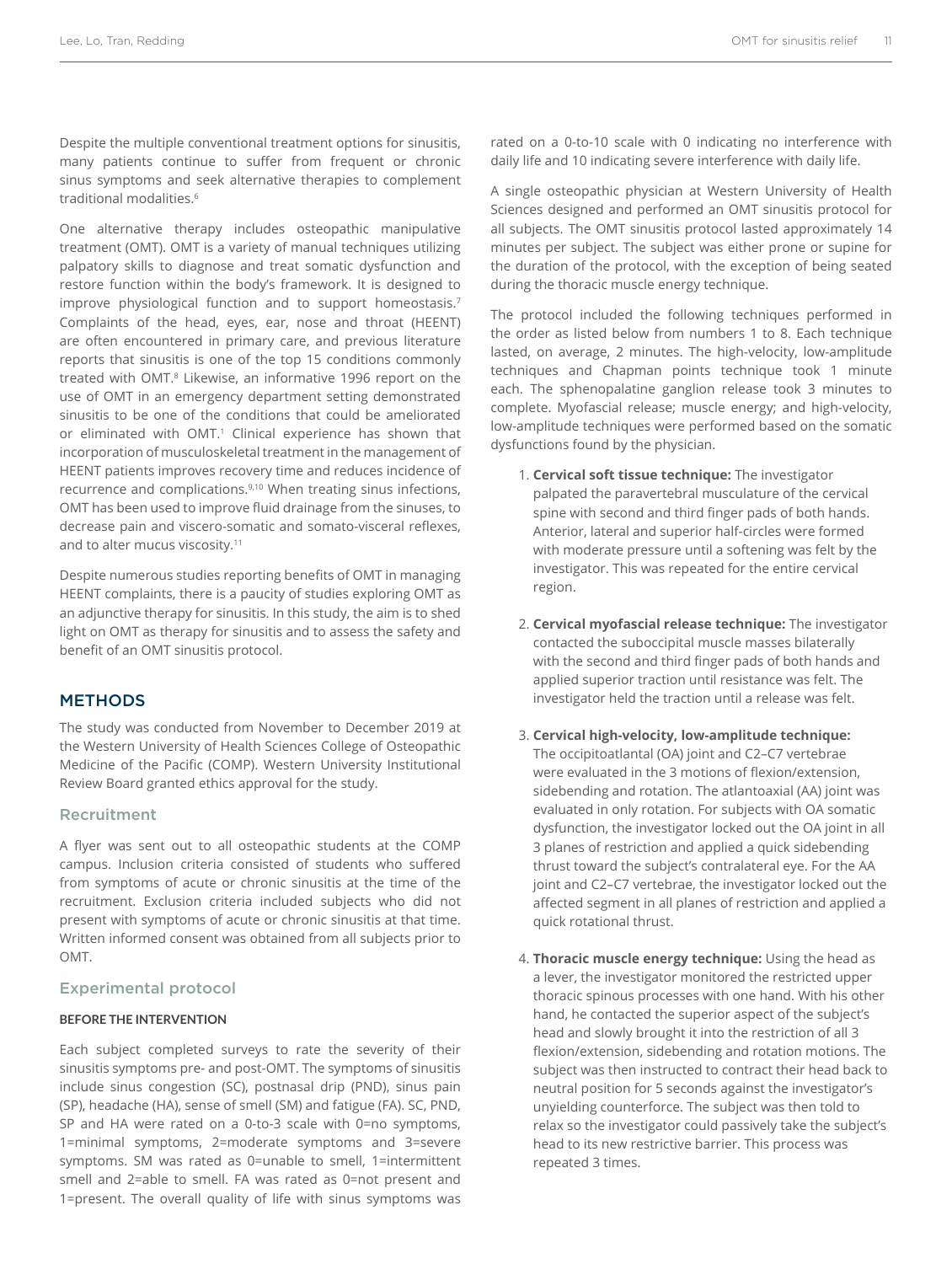- 5. **Scapular release technique:** The investigator contacted the medial border of the scapula with his hand closer to the subject's head while using his other hand to contact the subject's forearm to induce internal rotation of the shoulder to provide better grip on the medial border of the scapula. Lateral traction was applied at the medial border of the scapula until resistance was felt. The investigator held the traction until a release was felt. This technique was repeated on the contralateral side.
- 6. **Thoracic high-velocity, low-amplitude technique:** T1–T4 segments were evaluated for somatic dysfunction. Rotating the subject toward him, the investigator placed his thenar eminence on the subject's posterior transverse process and rolled the subject to the supine position over his thenar eminence. The investigator then placed the subject's elbow into his epigastrium, localizing his weight over his thenar eminence. With his other hand, the investigator flexed the subject's head and sidebent it into its restriction to the level of the dysfunctional segment. The subject was instructed to inhale and exhale as the investigator increased localization to the segment by applying his weight. For flexed segments, a quick thrust was applied directly along the subject's anterior-posterior axis from the investigator's epigastrium to his thenar eminence. For extended segments, the thrust was applied 45° superior to the subject's anterior-posterior axis from the investigator's epigastrium to his thenar eminence.
- 7. **Chapman points technique:** Nodular hypertonic spheres located in the first intercostal space adjacent to the sternum were located bilaterally and massaged with the second finger pads for 30 seconds.
- 8. **Intra-oral sphenopalatine ganglion release technique:** Using a gloved hand, the investigator slid his fifth finger inside the oral cavity along the lateral surface of the maxilla until coming into contact with the flat surface of the lateral pterygoid plate. The tip of the finger was turned upward on the lateral plate, and gentle pressure was applied until softening was felt. This process was repeated on the contralateral side.

#### **AFTER THE INTERVENTION**

Each subject completed a post-OMT survey identical to the pre-OMT survey. Statistical analysis was performed using the Wilcoxon signed rank test (SPSS, version 27.0; IBM SPSS). Significance was established at *P*<0.05.

## RESULTS

A total of 22 subjects who had symptoms of sinusitis were included in the study. No subjects were excluded from the study. The median age was 25 years old, and 12 subjects (55%) were women. The duration of symptoms ranged from 2 to 56 days. Subjects presented with symptoms of sinusitis secondary to upper respiratory infections (n=10), chronic sinusitis (n=7), allergies (n=4) and unknown (n=1). Out of 22 subjects, 12 treated

their sinusitis symptoms with traditional treatment modalities, including decongestants (n=11), antihistamines (n=8), saline irrigation (n=4) and antibiotics (n=1). Ten of 22 subjects were not using any treatments for their sinusitis symptoms. These findings are shown in **Table 1**.

All subjects reported relief of sinus congestion, postnasal drip, sinus pain, headache, sense of smell and fatigue after OMT (*P*<0.05). These findings are demonstrated in **Table 2**.

#### TABLE 1:

Background information (n=22)

|                                 |                                | N            | %     |
|---------------------------------|--------------------------------|--------------|-------|
| Gender                          | Male                           | 10           | 45.5% |
|                                 | Female                         | 12           | 54.5% |
| Reason<br>for sinus<br>symptoms | Upper respiratory<br>infection | 10           | 45.5% |
|                                 | Chronic sinusitis              | 7            | 31.8% |
|                                 | Allergies                      | 4            | 18.2% |
|                                 | Unknown                        | $\mathbf{1}$ | 4.5%  |
| Treatment                       | Decongestant                   | 11           | 50.0% |
|                                 | Antihistamines                 | 8            | 36.4% |
|                                 | Saline irrigation              | 4            | 18.2% |
|                                 | Antibiotics                    | 1            | 4.5%  |
| Duration of<br>symptoms         | Range, days                    | $2 - 56$     |       |

#### TABLE 2:

Changes in symptoms of sinusitis pre-OMT and post-OMT (n=22)

|                                      | <b>CHANGES IN SYMPTOM</b><br><b>SEVERITY, MEAN (SD)</b> |            |             |
|--------------------------------------|---------------------------------------------------------|------------|-------------|
| Symptom                              | Pre-OMT                                                 | Post-OMT   | P value     |
| Sinus congestion<br>$(SC)^a$         | 1.36(0.79)                                              | 0.64(0.66) | $\bigcap^*$ |
| Postnasal drip<br>(PND) <sup>a</sup> | 1.5(0.96)                                               | 0.86(0.71) | $0.003*$    |
| Sinus pain $(SP)^a$                  | 1.50(1.47)                                              | 0.68(0.95) | $0.002*$    |
| Headache (HA) <sup>a</sup>           | 1.95(2.04)                                              | 0.82(1.50) | $0.002*$    |
| Smell (SM) <sup>b</sup>              | 1.32(0.84)                                              | 1.73(0.55) | $0.024*$    |
| Fatigue $(FA)^c$                     | 0.64(0.49)                                              | 0.36(0.49) | $0.014*$    |
|                                      |                                                         |            |             |

a Symptom scale scores were 0 to 3 with 0= no symptom, 1= minimal symptoms, 2= moderate symptom, 3= severe symptom

<sup>b</sup>Symptom scale scores were 0= unable to smell, 1= intermittent smell, 2= smell

c Symptom scale scores were 0= not present, 1= present

\*Statistically significant <0.05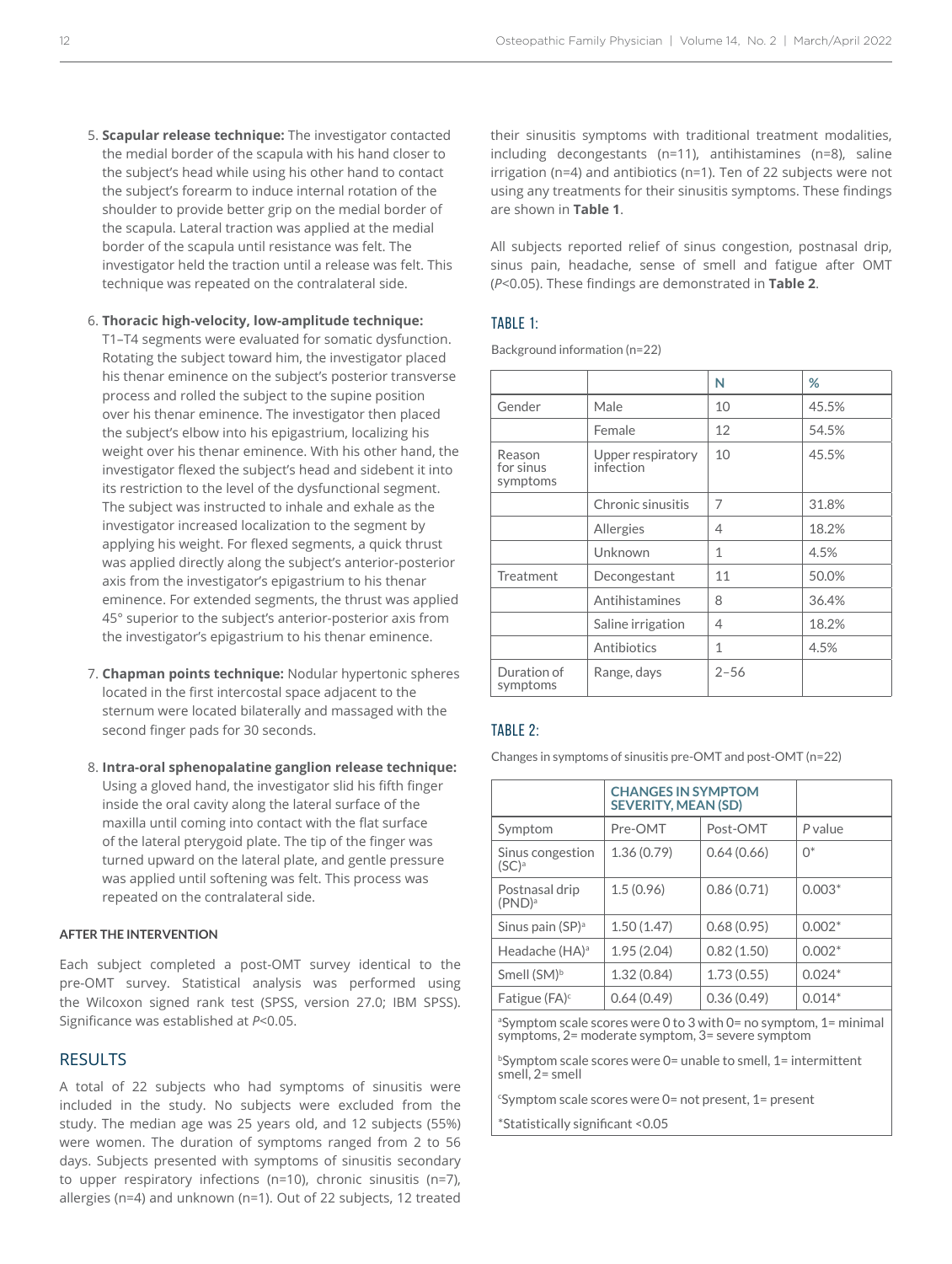All subjects reported an overall improvement in symptoms of sinusitis following OMT. Immediately after OMT, 4 out of 22 subjects reported minimal relief, 16 out of 22 subjects reported moderate relief, and 2 out of 22 subjects reported complete resolution of overall sinus symptoms. The subjects also reported reduction in interference of sinus symptoms with daily life after OMT (*P*<0.05). No adverse effects of OMT were reported.

## FIGURE 1:

Subjective reporting of overall improvement in sinus symptoms with OMT



## FIGURE 2:



Average rating of interference of sinus symptoms with daily life

## **DISCUSSION**

Our OMT sinusitis protocol has safely demonstrated the subjective improvement of sinus symptoms among the subjects. Our data supports the hypothesis that OMT sinusitis protocol results in improved sinusitis symptoms. All 22 subjects reported improvement in self-reported nasal congestion, postnasal drip, sinus pain, headache, sense of smell and fatigue.

Our OMT sinusitis protocol was developed to affect muscle constraint on venous and lymphatic flow, and to alter somatovisceral reflexes to the sinuses.<sup>12</sup> Muscle activity is a wellrecognized mechanism of lymphatic flow. Because lymphatic channels are embedded in the cervical fascia, OMT techniques using soft tissue, muscle energy and myofascial release to the cervical region contribute to increased lymphatic flow to the head.11 In addition, lymphatic fluid from the head and neck enter the central circulation in the subclavian and internal jugular veins. Treatment of somatic dysfunction in these areas may further improve lymphatic flow.<sup>11</sup> Furthermore, our sinusitis protocol was also developed to address somatic dysfunctions to balance the autonomic nervous systems to ultimately relieve symptoms of sinusitis. Autonomics also play an important role in understanding the pathophysiology of OMT in sinusitis. Sympathetic fibers to the head arise from the upper thoracic segments of the cord (T1–T3). Preganglionic fibers ascend from there and synapse at the superior cervical ganglion located in the upper cervical area. Postganglionic fibers then join the internal carotid plexus, becoming part of the deep petrosal nerve and the nerve of the pterygoid canal. Sympathetic supply to the nose and paranasal sinus passes through the sphenopalatine ganglion in the pterygopalatine fossa. The sympathetic nervous system to the nose produces vasoconstriction and increased nasal airway patency.11 Therefore, tissue changes in the upper cervical and upper thoracic regions would be expected to accompany sympathetic motor dysfunction of the nose and paranasal sinuses in patients with sinusitis.11 OMT can be used to impact sympathetic vasomotor tone to the sinus area and ultimately improve the symptoms of sinusitis. Henley-Ivins *et al*. have demonstrated the benefit of OMT balancing autonomics by quantifying the relationship with myofascial release and vagal response of the autonomics.13 Sphenopalatine ganglion (SPG) acupuncture has also shown to improve nasal ventilation by increasing sympathetic nerve excitability in healthy volunteers.14 Furthermore, a Chapman point was used to further influence viscero-somatic reflexes to sinuses.

Our study further builds upon Lee-Wong *et al*.'s work on OMT for sinusitis. Lee-Wong *et al*. performed a study of 15 patients with chronic sinusitis in an outpatient allergy clinic that demonstrated sinus pain, headache, sense of smell and fatigue.

Our study further builds upon Lee-Wong *et al*.'s work on OMT for sinusitis. Lee-Wong *et al*. performed a study of 15 patients with chronic sinusitis in an outpatient allergy clinic that demonstrated improvement in symptoms using OMT techniques. The study utilized direct pressure and sinus drainage techniques aimed to relieve sinus pain, pressure and congestion by unblocking nasal passages and improving lymphatic flow.6 Our study extended